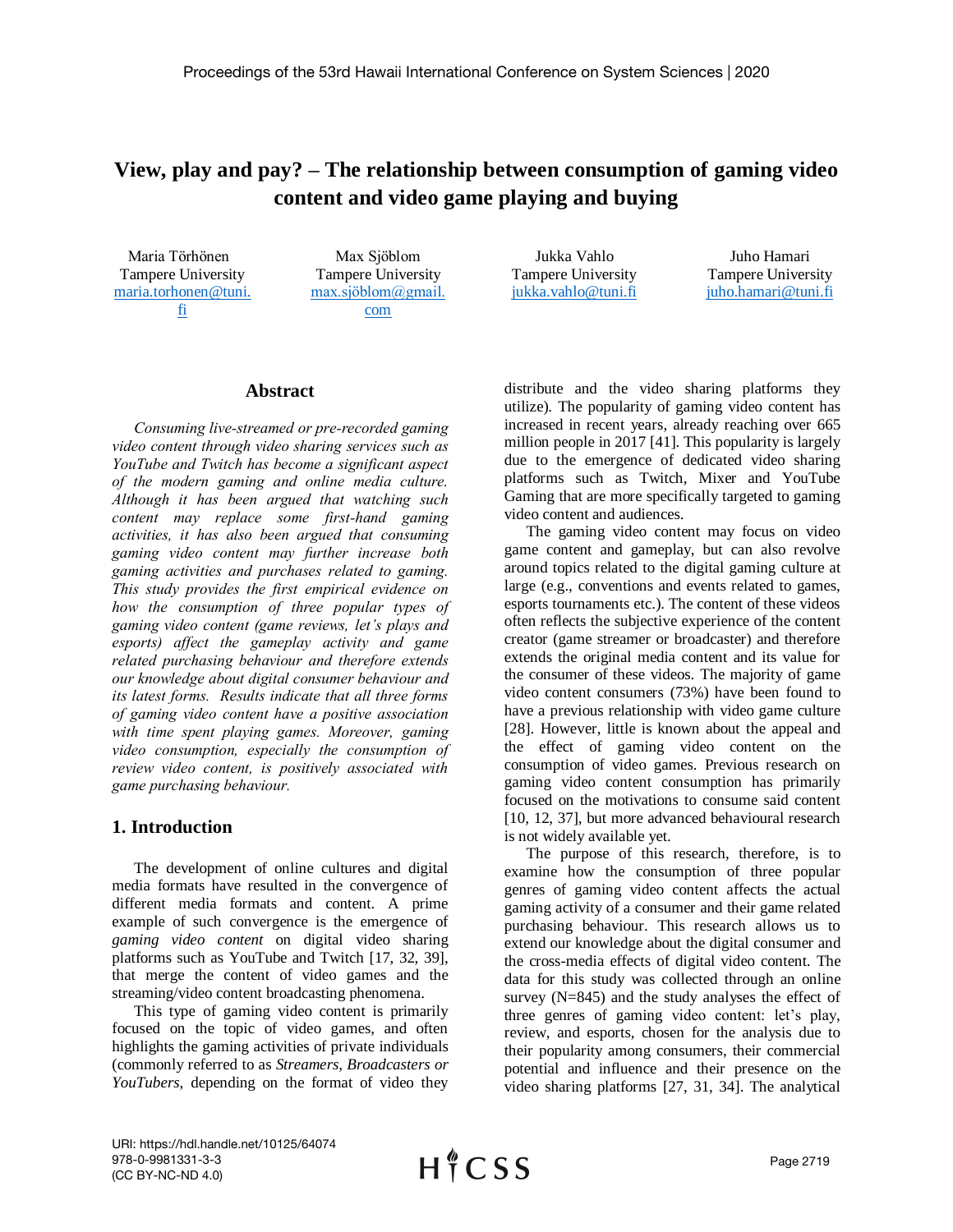model is based on previous understanding of gameplay behaviour [3, 9, 45, 49, 50], game video content consumption [8, 10, 11, 12, 14, 37] and previous understanding of consumer behaviour [13, 21, 29].

## **2. Background**

Video game culture is a new media subculture which already rivals the film industry in revenue [24]. The development of this immersive subculture has been spearheaded by the emergence of new technology such as mobile technology and the internet, and has been characterized by the consistent convergence of computer technology, media products and human interaction [6, 28]. This has resulted in the emergence of new forms of video game content, such as gaming video content.

The emergence of YouTube in 2005 initiated a new trend in digital media and computer-mediated human interaction, that of social video content creation. The creators of social video content are primarily individuals, who produce and distribute (live or pre-recorded) video content through digital video sharing platforms such as YouTube and Twitch (among others) to social networks. The emergence of social video content creation has generated various niche trends and video content genres on popular video sharing platforms. Of these gaming video content begun to gain popularity soon after the emergence of YouTube [16].

Gaming video content has increased in popularity through the development of live streaming technology and dedicated game video sharing platforms such as Twitch, Mixer and YouTube Gaming. The emergence of electronic sports (esports) [42],(competitive video gaming), has also had a significant impact on generating global awareness of gaming video content, and has also led the rise of specific subgenres of video gaming content such as esports video content. Other popular subgenres that have emerged from gaming video content are let's play videos [26, 31] and review videos. Similarly to esports video content, these sub genres have had a significant impact on shaping gaming video content on video sharing platforms [31], and generating awareness of gaming video content. These popular subgenres were selected for inclusion in this study, as they all have different commercial potential and reflect different aspects of gaming video content.

Let's play videos emerged in 2006 have become a popular subgenre of gaming video content. Let's play videos are usually a compilation of gameplay video and commentary by the broadcaster, where the

broadcaster may set out to explore, promote, critique or satirize a game or parts of a game. Although these videos highlight the video game itself, there is often a greater focus on the broadcaster as the narrator of the game and their interaction with the viewers. Let's play videos are often explorative in nature and rarely provide a structured overview of specific games, unlike review videos.



**Image 1. Let's play video example**

Game review videos usually consist of a subjective and relatively structured analysis/overview of specific game titles. Although the broadcaster functions as a narrator and the reviewer in these videos, game review videos are more specifically aimed at examining the video game itself and the focus is heavily on the game content. Game review videos are highly informative in nature, and provide a platform for the consumer to evaluate the video game as a product before purchase. This has also led to the development of direct commercial partnerships and promotions, where game developers/publishers may offer broadcasters the opportunity to review their game in exchange for a free copy of the game or even monetary compensation.



**Image 2. Game review video example**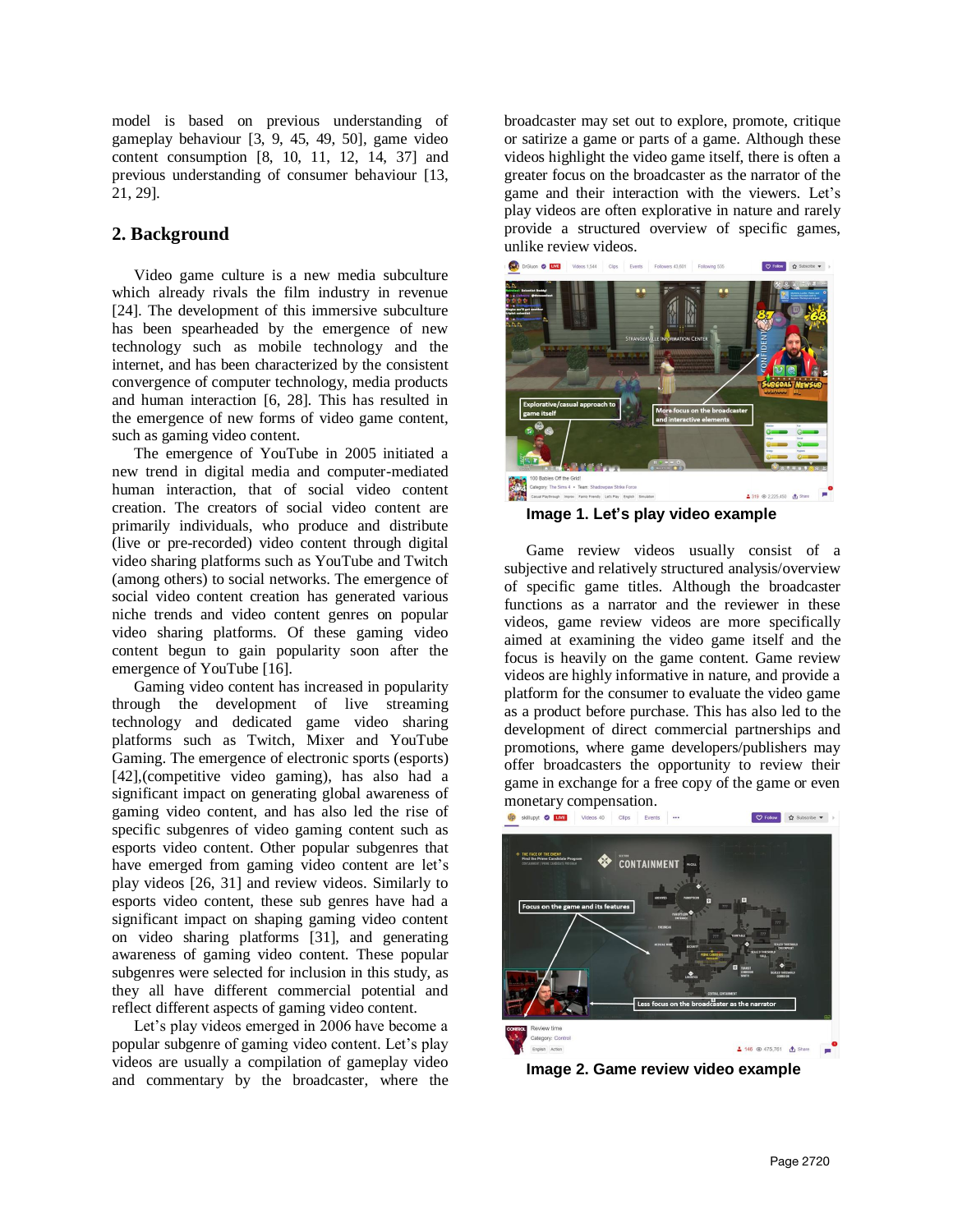Esports (electronic sports) video content displays competitive video gaming, such as different esports events and tournaments or the training efforts/matches of esports players. Esports video content differs from let's play video content and review video content in its composition.

Esports video content usually consists of a separate commentator of the competition or the training efforts, the video game as the stage for the competition and the esports players. The commentator of esports video content acts similarly as the broadcaster/game streamer in let's play or review video content, but is rarely the focus of the video content itself and does not actually have control over the gameplay. The video game content acts as a stage for the competition, but the focus of the video is on the competitive gameplay, which is done by the esports players. These players are usually given a secondary visual element within the video content, which is used to construct a competitive setting, as seen in image 3. The actions of the players are displayed on the digital game stage and they very rarely narrate or comment on the game during the competition.

Unlike review videos, the esports gaming video content does not directly promote the video game itself, but does display the game as a the stage for the competition, as mentioned. However, esports video content does often feature sponsored content, product placement, marketing and advertising efforts and therefore may have an indirect and visual commercial effect. As seen in image 3.



#### **Image 3. Esports video example**

The gaming video genre has become one of the most popular and profitable genres on YouTube [16], and the growing demand for this type of content has generated substantial commercial interest in game video content. Esports content alone was found to account for 11.6% of viewed hours on Twitch and 8.2% of viewed hours on YouTube Gaming [30].

#### **2.2 Previous research and consumer behaviour**

**2.2.1 View, Play and Pay**. With the rapid development of video game culture player behaviour, and especially game-related consumer behaviour have become a popular topic of research over the past decade, examining elements such as player-types and behaviours [3, 45], gaming preferences [15], and motivations to play [40, 48, 50].

Despite recent research efforts on the broader topic of social video content and consumer behaviour (especially in Asia) [43, 51], relatively little is still known about consumer behaviour related to gaming video content and video games. Research related to the consumption of gaming video content has primarily focused on the motivations to consume said content [8, 10, 12, 14, 37, 47] and the social behaviour related to gaming video content [12].

Previous research on consumer behaviour [13, 21, 29] has modelled the decision making process of a consumer numerous times, in order to define the different stages of a decision-making process [29]. Although many of these efforts have been based on the assumption that the consumer makes decisions that are founded on rational analytical processing, they have been successful in describing and analysing different purchasing behaviour as well as different elements attributing to such behaviour.

The majority of research on purchasing and consumer behaviour describes the stage leading up to a purchase, as a decision-making or informationseeking phase [21, 29] in which the consumer evaluates internal needs and wants and may be particularly susceptible to external stimuli (social, cultural, commercial). Research on gaming video content has found that a strong motivator in gaming video consumption is that of information-seeking, as well as the social interaction [12, 37]. Accordingly, we anticipate that this form of content will be a particularly strong influencer in this pre-purchase phase. Research related to other types of social video content and the content creators have also revealed that social video content creators have a strong influence on their audiences and their consumer behaviour [7, 18, 23].

Based on the discussion above, we hypothesize the following:

H1: The consumption of review video content has a positive association with game related purchasing behaviour.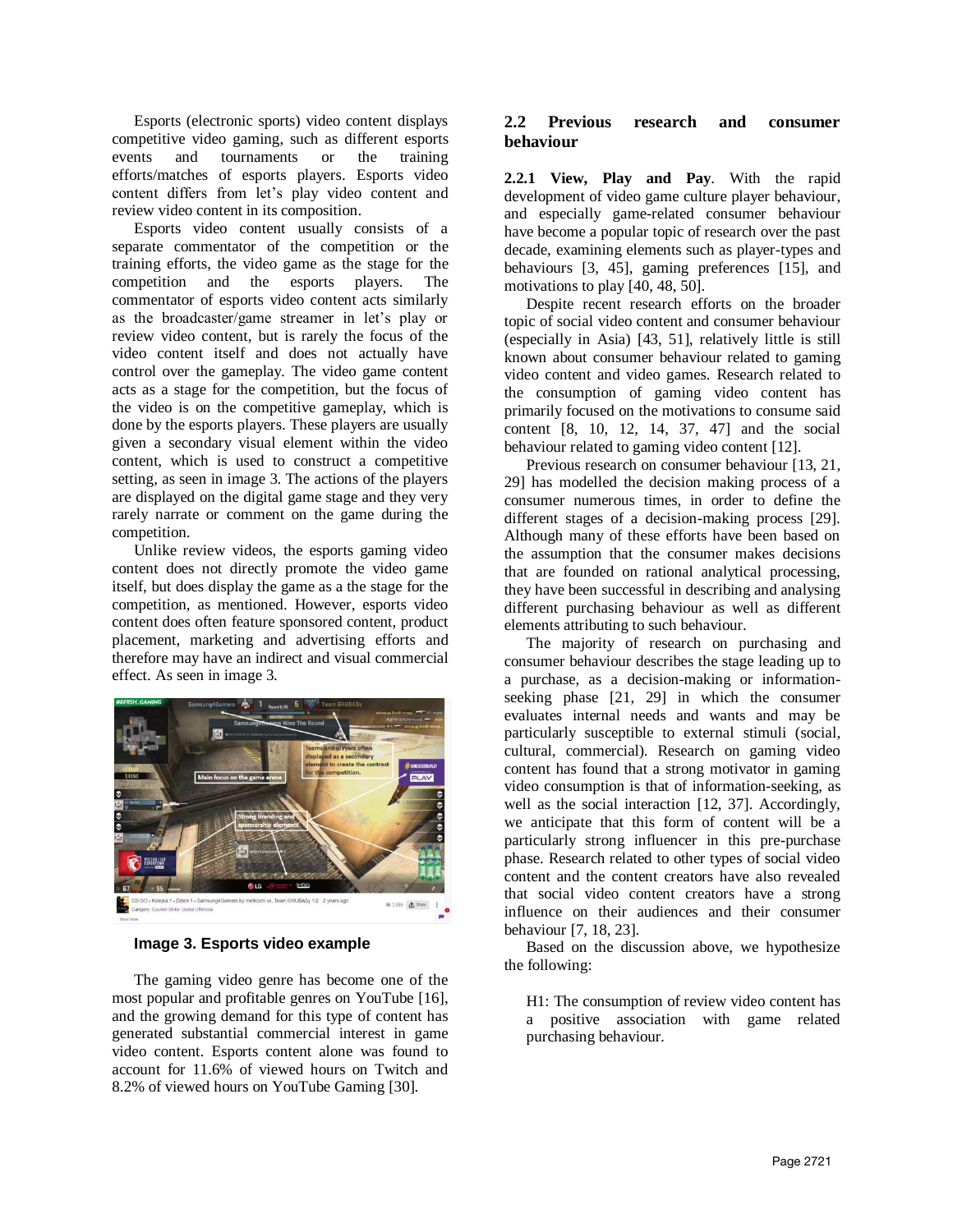H2: The consumption of esports video content Review video content has a positive association with game related purchasing behaviour.

H3: The consumption of let's play content has a positive association on game related purchasing behaviour.

As with the pre-purchase stages, research on consumer decision-making processes have also described post-purchase behaviour [21]. This occurs after the purchase of a product (such as a video game) and consists of the use and re-evaluation of the product, which in the context of this research would describe video gameplay activities [46]. Previous research on social video content consumption has also found that social interaction and learning are significant motivators for video content consumption [8, 12, 37], making gaming video content a potential source of new strategies and community building, which may be highlighted in further gameplay due to consumption of gaming video content.

Based on the discussion above, we hypothesize the following:

H4: The consumption of review video content has a positive association with gameplay activity

H5: The consumption of let's play video content has a positive association with gameplay activity

H6: Esports video content has a positive association with gameplay activity.

## **3. Methods and Data**

#### **3.1 Sampling**

A total of 845 survey respondents (ages 18-55, 49.2% male, 50.8% female) were obtained from Finland to construct a representative sample of the core adult gaming population of the country. Please see Appendix A for a more detailed breakdown of the demographic data. The Finnish gaming industry is one of the fastest growing in the global gaming market with an average growth rate of 45% [22], resulting in a rapidly developing gaming culture. Over 70% of the population reported playing digital games in 2018, with 30.6% of men reported to watching gaming related video content [20].

The survey was conducted in cooperation with a market research company (M3 Finland), by using a web-based tool. The market research company eliminated any responses deemed unsatisfactory based on response time, before data was accessed by the research team. Participants were also asked to report their level of interest in digital games and gaming on a 5-point Likert scale  $(1 = not at all$ interested,  $5 = \text{very interested}$ . In order to ensure valid responses participants were disqualified from completing the survey if they stated that they were not at all interested in digital games or gaming.

Survey respondents were instructed to estimate their game video consumption by asking how often they watch different gaming video sub-genres (esports, let's play or review) on a pre-determined 6 point scale (1 = not at all,  $6$  = multiple times a week). The respondents were also asked to estimate how much time they spend playing video games per week on a pre-determined scale (hours and minutes), and how much money they spent on gaming and game related purchases per month, on a pre-determined 8 point scale  $(1 = not at all, 8 = over 200 euros)$ . Different scales were used to measure different variables in order to highlight the activity in question. For example, the scale to measure money spent on game related purchases was developed to best reflect game related purchasing and the 8-point scale was based on different reports about game related purchasing behaviour.

#### **3.2. Structural Model & Analysis**

In order to assess the effect of watching gaming video content on gameplay activity and game related purchasing, we constructed a structural model (Figure 1).



#### **Figure 2. Structural model with results (\* p < .05, \*\* p < .001)**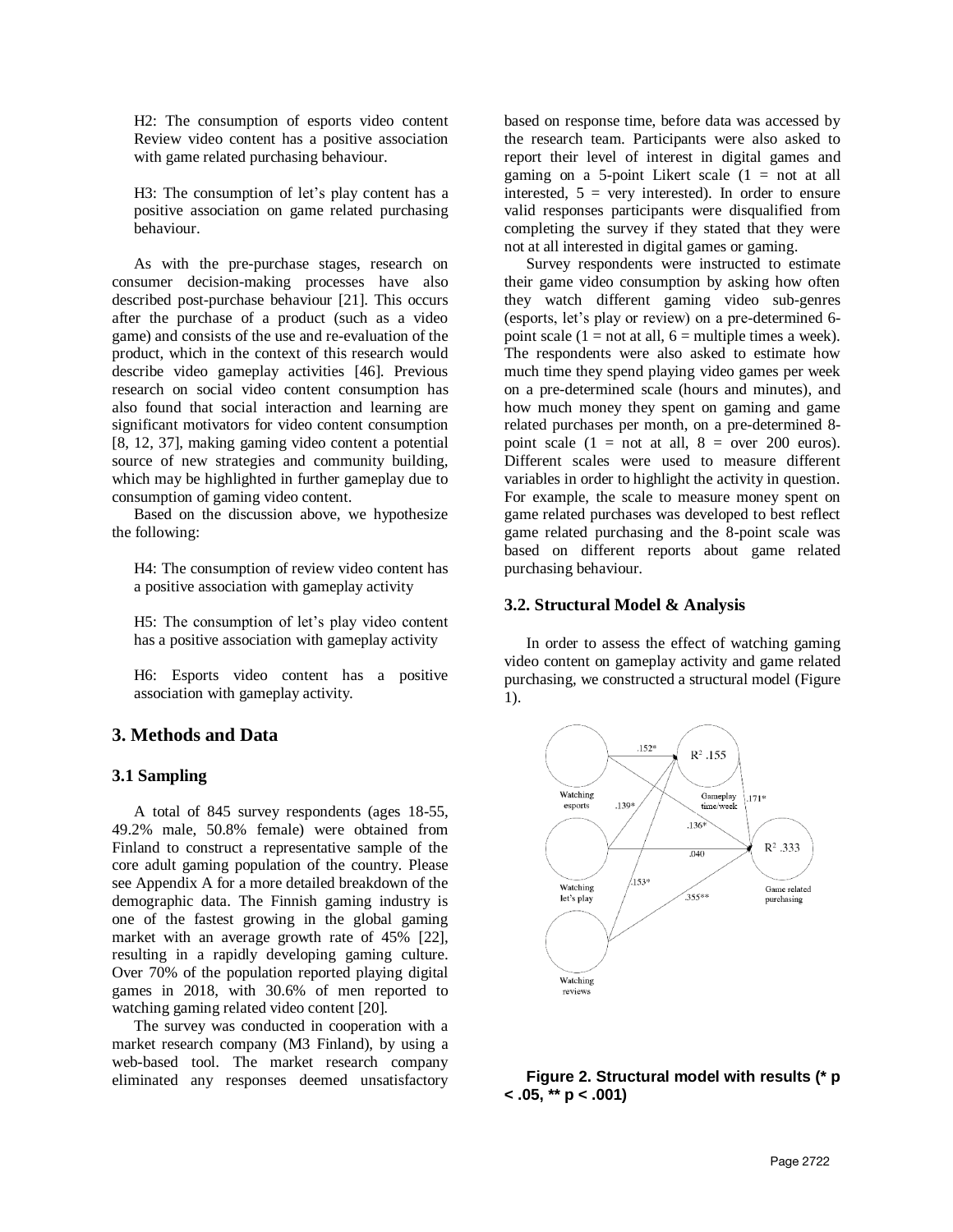As previously detailed, the three independent variables examining estimated time spent on consuming the three sub-genres of gaming video content, were all measured on a 6-point frequency scale. The total time spent playing games was an estimated amount of hours and minutes per week, provided on a pre-determined list of hours and minutes. The dependent variable measuring gamerelated purchases was constructed using the estimated amount of money (euros) spent on gaming and game related purchases per month, which was provided on a pre-determined 8-point scale. For this study, the analysis was conducted using the structural equation modelling software SmartPLS 3.2.6 [35]. Pairwise deletion of missing data was used in order to maintain a high level of reliability within the data.

## **4. Results**

The model accounted for 15.5% of the variance for the time spent playing games and 33.3% of the variance for spending money on games. Watching esports ( $\beta$  = .152\*), let's play ( $\beta$  = .139\*) and review video content (β = .153\*) all had a statistically significant positive association with the amount of time spent playing games. For spending money on games, esports ( $\beta$  = .136<sup>\*</sup>) and review video content  $(\beta = .355^{**})$  both showed a statistically significant positive association, while let's play videos did not have a statistically significant association. Furthermore, when examining the link between time spent playing games and the amount spent on game related purchases ( $\beta$  = .171\*), a positive and statistically significant association was found. All results are displayed below in Table 1.

|                  | Gameplay time/week |                             |   | Game related purchasing |                   |      |
|------------------|--------------------|-----------------------------|---|-------------------------|-------------------|------|
| R <sub>2</sub>   | .155               |                             |   |                         |                   | .333 |
|                  | B                  | CI                          | p | ß                       | CI                | p    |
| <b>Esports</b>   |                    | $.152*$ $.033-.264$ $.009$  |   | $.136*$                 | $.019 - .260$     | .027 |
| Let's<br>play    |                    | $.139*$ $.016-0.257$ $.023$ |   | .040                    | $-.050-.135-.399$ |      |
| Review           |                    | $.153*$ $.040-0.272$ $.009$ |   | $.355**$                | $-235 - 470$      | .000 |
| Playing<br>games |                    |                             |   | $171**$                 | .087-.277         | .000 |

#### **Table 1. Results of PLS-SEM analysis (\* p < .05, \*\* p < .001)**

## **5. Discussion**

The results of this research indicate that both esports and review videos have a statistically significant, positive association with game related purchases (H1 and H2 not rejected). However, there was no association between let's play video content and game-related purchasing behaviour, meaning hypothesis H3 was rejected. All three types of game video content were also found to have a significant positive association with playing games (H3, H4 and H5 not rejected).

#### **5.1 Esports and consumer behaviour**

The structures of electronic sports and sporting events have adopted several elements from traditional spectator sports [42] and commercial elements are also similar (e.g. visual sponsorship placement on game arena, sponsored teams etc.) [44]. It should be noted that, in addition to traditional sponsorship placements, esports features a commercial product at the centre of esports itself (the video game being played) and esports events and tournaments are also often produced with commercial third-party representatives (such as the game developers or event organisers).

The effect of commercial messaging in esports may be heightened due to the additional levels of community/social stimuli provided by the gaming video content [39], and through interaction with the possible narrator/broadcaster and community through chat features on platforms such as Twitch. Through the consumption of esports video content the consumer may therefore be subjected to various sponsored and branded messages, which may affect the consumer in various stages of the decision making process. Visual sponsorship, advertising and product placement have been found to have a significant effect on consumer behaviour and purchasing in traditional spectator sports in the past [4, 33]. Also, attachment to a specific esports teams may encourage the consumer to support their team through the purchase of sponsored items, similarly as in traditional sports the strategic team sponsorship and product endorsement have been found to affect the consumer behaviour of sports fans [4, 5].

Esports video content also portrays the best players of specific games displaying their skills and often their strategies and tactics. As such, it may provide further incentive to test these strategies through gameplay, and also lead to purchases of ingame items that may improve gameplay skills or mimic gameplay strategies [37, 38].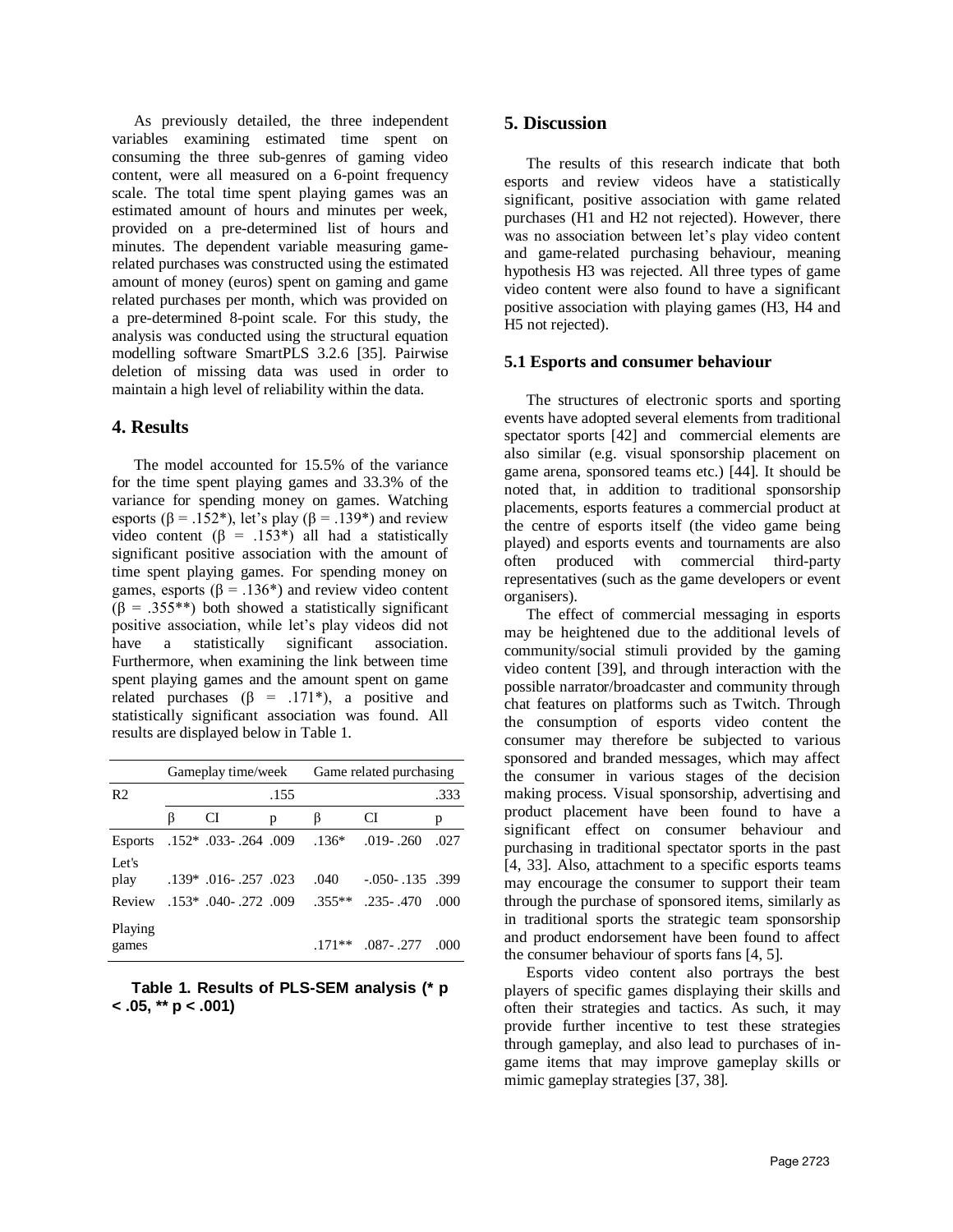In practice, the development of games directed towards esports viewing could further emphasise the commercial potential of product placement and branding within the games themselves. Although this is already done to some extent [42], there is still potential to expand this further by allowing branding or personalisation of e.g. specific in-game content, characters or game arenas. This could emphasise the commercial effect for the community and generate a closer association between fans and specific games and gaming products.

Although this research reveals a significant effect between esports video content consumption and consumer behaviour (purchasing and gameplay activity), more research could be directed to specific purchasing behaviour such as in-game content purchases (skins, loot etc.) or the purchase of gaming-related merchandise. In this way, the effect and potential of this type of gaming video content could be better understood.

## **5.2 Review gaming videos and consumer behaviour**

As review videos are specifically generated for evaluating games and their content, they provide an ideal source for consumers to gather product information. Most review video content is generated by individual content creators, and direct commercial incentive or collaboration with a commercial entity should be stated depending on the local law or platform regulations and ad policies [2]. This may make review video content feel more transparent, relatable and authentic, as already shown in research related to "influencers" [1, 7].

The relatability and authenticity of video content creators as private individuals has led to the emergence of the "influencer" culture, where content creators are considered to have an influence on their audiences and their consumer behaviour [1, 7, 25]. According to recent research, a message delivered by a social media "influencer" can be much more effective than a traditional marketing message, as it is delivered by someone relatable and close to the audience [1, 19, 36]. This influencer-effect within review video content may affect consumer behaviour in various stages of the purchase decision making process [13, 21, 29]. It may generate a need for a specific video game product, but may also provide the necessary information about the product that leads to a purchase.

The finding related to review video content and purchasing behaviour emphasises the power of video content creators as commercial influencers. Although the content creators maintain the liberty to describe

and review the video game content in a manner they prefer (also display negative responses to products), the review video content seems to have the ability to act as a personalised commercial message even without direct commercial agenda.

As sources of information, and a subjective experience of a video game, review videos also provide a way to experience the video game itself. Although it could be argued that this exposure to the game content may dilute the gaming experience itself, our findings indicate that review videos actually encourage gameplay. Naturally, viewers of review videos may be looking for encouraging comments about a game and be motivated to test the game themselves, but review videos also only provide a subjective experience of the game and therefore may motivate and encourage further exploration of the game itself.

In future research a more controlled study could be conducted on the consumption behaviour of a specific game title, in order to analyse the effects of watching review videos on the gameplay experience and behaviour itself.

## **5.3 Let's play gaming video content and consumer behaviour**

The findings of this research reveal that there was no significant relationship between let's play video consumption and game-related purchases, although watching let's play content does have an effect on the gameplay activity. This finding reveals that there are some differences between the effects of different gaming video sub-genres on consumption behaviour.

The let's play video content is similar to review video content in nature, as it often explores a specific video game. Unlike review videos, however, the focus is not purely on the video game itself, but more on the content creator and the interaction with the audience. The interactive nature of let's play content has generated popularity for various individual content creators [26], and often develops into an active community. Although the social stimuli is evident in this type of content, the lack of clear and purposeful commercial messaging may not generate the same effect that can be seen for example in esports fan communities, but the content thrives on the entertaining combination of gameplay and interaction. As the focus of this type of content is on entertainment, consumers may not be as inclined to consume let's play content for informative purposes either.

Interestingly, this analysis discovered that consumption of let's play video content was associated with the time spent playing games.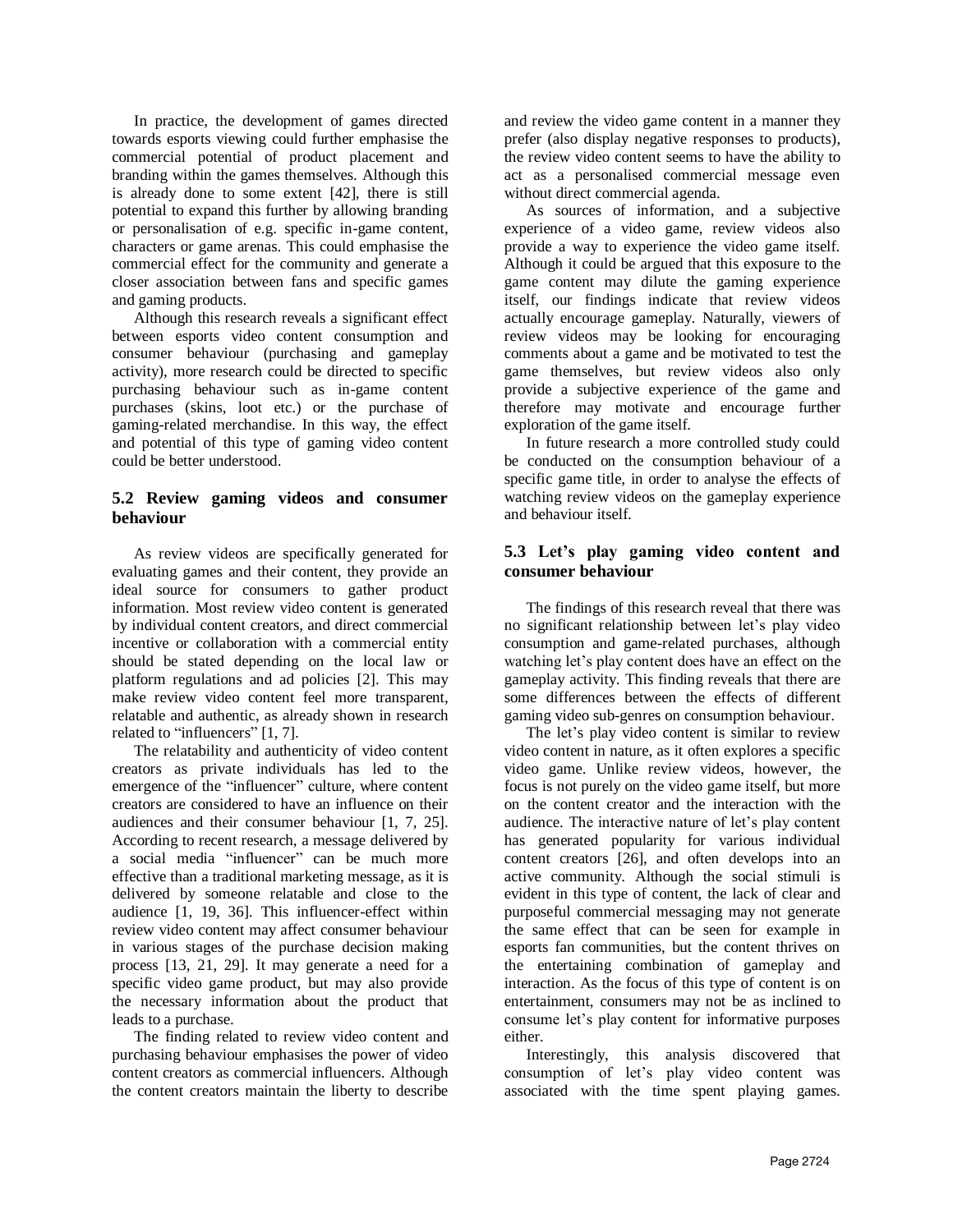Similarly, to review video content, let's play video content provides an explorative experience of the video game being played. However, the gameplay is rarely structured to provide an overview of the entire game, and often aims to provide an entertaining experience of the video game, which could motivate viewers to play the game themselves.

As mentioned above, let's play content differs from the other types of game video content examined in this research, as it does not have the same natural commercial aspect as esports video content or review video content. However, let's play content does have a strong social aspect, in the form of community involvement and the conversational nature of the content, which could be considered to allow for social stimuli similar to other content examined in this research. Based on this finding, there is a need for more structured analysis of different game video genres, and evaluation of their commercial potential and association. In the future, it would be interesting to also further examine the causality between the variables, to examine the relationship of playing games and consuming gaming video content and making game related purchases.

## **6. Conclusion**

This study investigated the effects of gaming video content consumption (specifically esports video content, review video content and let's play video content) on both game-related purchasing behaviour and gameplay. The model used in this study was based on previous research and understanding of gaming video content consumption, consumer behaviour and player behaviour [13, 21, 29].

The data for this study  $(N = 845)$  was gathered through an online survey and the respondents were primarily gathered from Finland. The qualified respondents all had previous experience with games and gaming. The results of the study indicated that the consumers of esports and review game video content are likely to make game related purchases, whereas the consumption of let's play content does not have a similar effect on consumer behaviour. We conclude that esports and review game video content differ from let's play game video content in their commercial nature, as esports and review game video content have a more direct commercial aspect through e.g. sponsorship (in esports content) and product representation (in review video content). These videos are also more informative in nature and present a strong social stimulus through community involvement, which may affect consumer behaviour [21]. Let's play videos often focus more on the video content creator and their interaction with the audience, and the commercial aspect is not as evident.

The results of the study also indicated that the consumption of all examined types of game video content were associated with playing games. We conclude that this finding may reveal that players gain new perspectives from game video content that they then may want to either test or try through their own gameplay. We also conclude that the game video content provides new social dimensions to game content, which has been known to motivate gameplay [3, 48, 49, 50].

# **7. Limitations**

It should be noted that this study aims to examine the direct relationship between the consumption of gaming video content, gameplay activities and gaming related purchases. The analysis of this research is therefore based on the previous understanding of consumer behaviour, which often assumes consumer behaviour as a rational and a linear process. However, we understand that consumer behaviour may not always be based on rational thinking and many of the stages of the decision making process may happen simultaneously. Therefore, there may be indirect effects between the variables examined in this study and this analysis could be developed to examine the causality of these relationships in the future.

As this study is focused on understanding the consumption of game video content and its effects on gameplay and game-related purchasing behaviour, a survey was considered a suitable method for data collection. A survey provides an effective way to collect personal perceptions and views of reality, but also has certain limitations. The main limitation of an online survey is that the self-reported responses cannot be monitored in any way as the responses are made in an unsupervised and possibly distracted environment. This limitation was taken into consideration by using a market research company to collect the data and make necessary steps to ensure the best validity of data as possible.

Nonetheless, in the future, a wider array of research methods such as qualitative focus groups or interviews could provide more nuanced insight into this activity. Ethnographic observation could also ensure a more in-depth insight into these activities. However, it should be noted that the intensity of this behaviour combined with its private nature, would make the use of these research methods difficult and provide further limitation to the study of this topic. Another limiting factor of this study is the geographic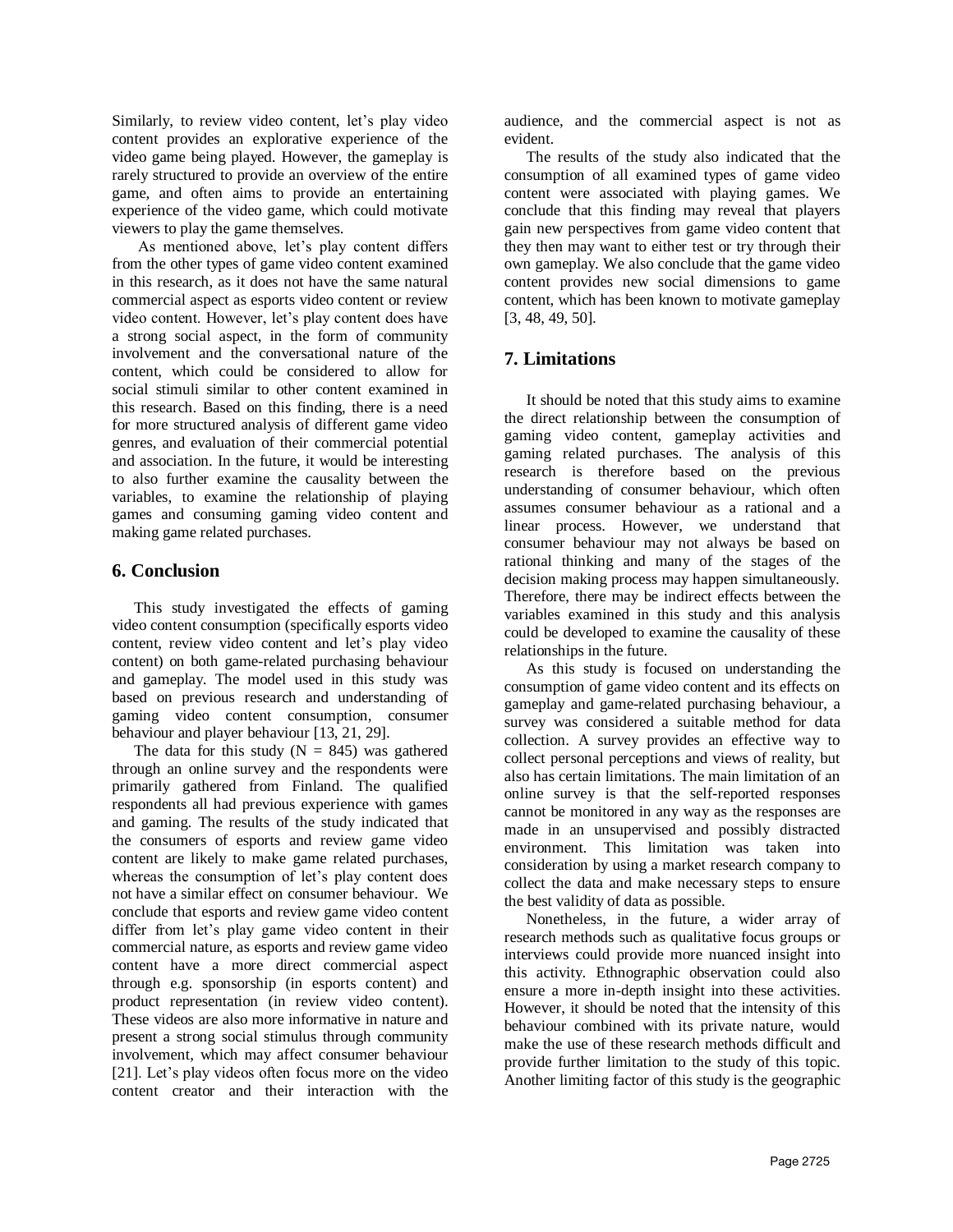targeting of the survey, as it focuses on consumers in Finland. This research was only aimed at players, who deem themselves as somewhat active in their gaming activities. It should be noted that the survey did not examine those consumers with no previous gaming background or lower levels of activity, and this could be and interesting topic for future research.

#### **8. References**

[1] Abidin, C., and M. Ots, "The Influencer's dilemma: The shaping of new brand professions between credibility and commerce", Proceedings of The Association for Education in Journalism and Mass Communication (AEJMC) conference, San Francisco 2015, pp. 1–12.

[2] Alvarez, E., "YouTube stars are blurring the lines between content and ads", Engadget, 2017. https://www.engadget.com/2017/07/25/youtubeinfluencers-sponsored-videos/

[3] Bartle, R. "Hearts, Clubs, Diamonds, Spades: Players who suit MUDs", Journal of MUD research, 1996.

[4] Biscaia, R., A. Correia, A.F. Rosado, S.D. Ross, and J. Maroco, "Sport Sponsorship: The Relationship between Team Loyalty, Sponsorship Awareness, Attitude Toward the Sponsor, and Purchase Intentions", Journal of Sport Management 27(3), 2013. pp. 288-302

[5] Crawford, G., Consuming sport: Fans, sport and culture, 2004.

[6] De Freitas, S., and M. Griffiths, "The convergence of gaming practices with other media forms: What potential for learning? A review of the literature", Learning, Media and Technology 33(1), 2008. pp. 10-20

[7] Gräve, J.-F., and A. Greff, "Good KPI, Good Influencer?: Evaluating Success Metrics for Social Media Influencers", Proceedings of the 9th International Conference on Social Media and Society (SMSociety '18), ACM, New York, NY 2018, pp. 291–295.

[8] Gros, D., B. Wanner, A. Hackenholt, P. Zawadzki, and K. Knautz, "World of streaming. Motivation and gratification on twitch", Proceedings of the International Conference on Social Computing and Social Media, Springer, 2017, pp. 44–57.

[9] Hamari, J., and J. Tuunanen, "Player Types : A Metasynthesis", Selected Articles from the DiGRA Nording 2012 Conference: Local and Global-Games in Culture and Society, 2014, pp. 29-53

[10] Hamilton, W.A., O. Garretson, and A. Kerne, "Streaming on twitch: fostering participatory communities of play within live mixed media", Proceedings of the SIGCHI Conference on Human Factors in Computing Systems, 2014, pp. 1315–1324.

[11] Hamilton, W.A., O. Garretson, and A. Kerne, "Streaming on twitch", Proceedings of the 32nd annual ACM conference on Human factors in computing systems - CHI '14, 2014, pp. 1315–1324.

[12] Hilvert-Bruce, Z., J.T. Neill, M. Sjöblom, and J. Hamari, "Social motivations of live-streaming viewer engagement on Twitch", Computers in Human Behavior 84 (7), 2018. pp. 58-67.

[13] Howard, J.A., and J.N. Seth, A Theory of Buyer Behavior, 1969.

[14] Hu, M., M. Zhang, and Y. Wang, "Why do audiences choose to keep watching on live video streaming platforms? An explanation of dual identification framework", Computers in Human Behavior 75, 2017, pp. 594–606.

[15] Jansz, J., and M. Tanis, "Appeal of Playing Online First Person Shooter Games", CyberPsychology & Behavior 10(1), 2007. pp. 133-136.

[16] Johnsmeyer, B., J. Getomer, and M. Okimoto, "Gamers on YouTube: Evolving Video Consumption", Think with Google, 2013. https://www.thinkwithgoogle.com/consumerinsights/youtube-marketing-to-gamers/

[17] Johnson, M.R., and J. Woodcock, "'It's like the gold rush': the lives and careers of professional video game streamers on Twitch.tv", Information Communication and Society, 2017. pp. 336-351.

[18] Johnstone, L., and C. Lindh, "The sustainability-age dilemma: A theory of (un)planned behaviour via influencers", Journal of Consumer Behaviour, 2018.pp.127-139.

[19] Khamis, S., L. Ang, and R. Welling, "Self-branding, 'micro-celebrity' and the rise of Social Media Influencers", Celebrity Studies 8(2), 2017, pp. 191–208.

[20] Kinnunen, J., P. Lilja, and F. Mäyrä, Pelaajabarometri 2018 : Monimuotoistuva mobiilipelaaminen, 2018. pp.41- 44.

[21] Kollat, D.T., J.F. Engel, and R.D. Blackwell, "Current Problems in Consumer Behavior Research", Journal of Marketing Research 7(3), 1970. pp. 327-332

[22] Kostner, P., "Finland, still a gaming superpower in 2018", Helsinki Times, 2019. https://www.helsinkitimes.fi/207-themes/player-one/16289 finland-still-a-gaming-superpower-in-2018.html

[23] Langner, S., N. Hennigs, and K.P. Wiedmann, "Social persuasion: Targeting social identities through social influencers", Journal of Consumer Marketing 30(1), 2013.pp. 31-49.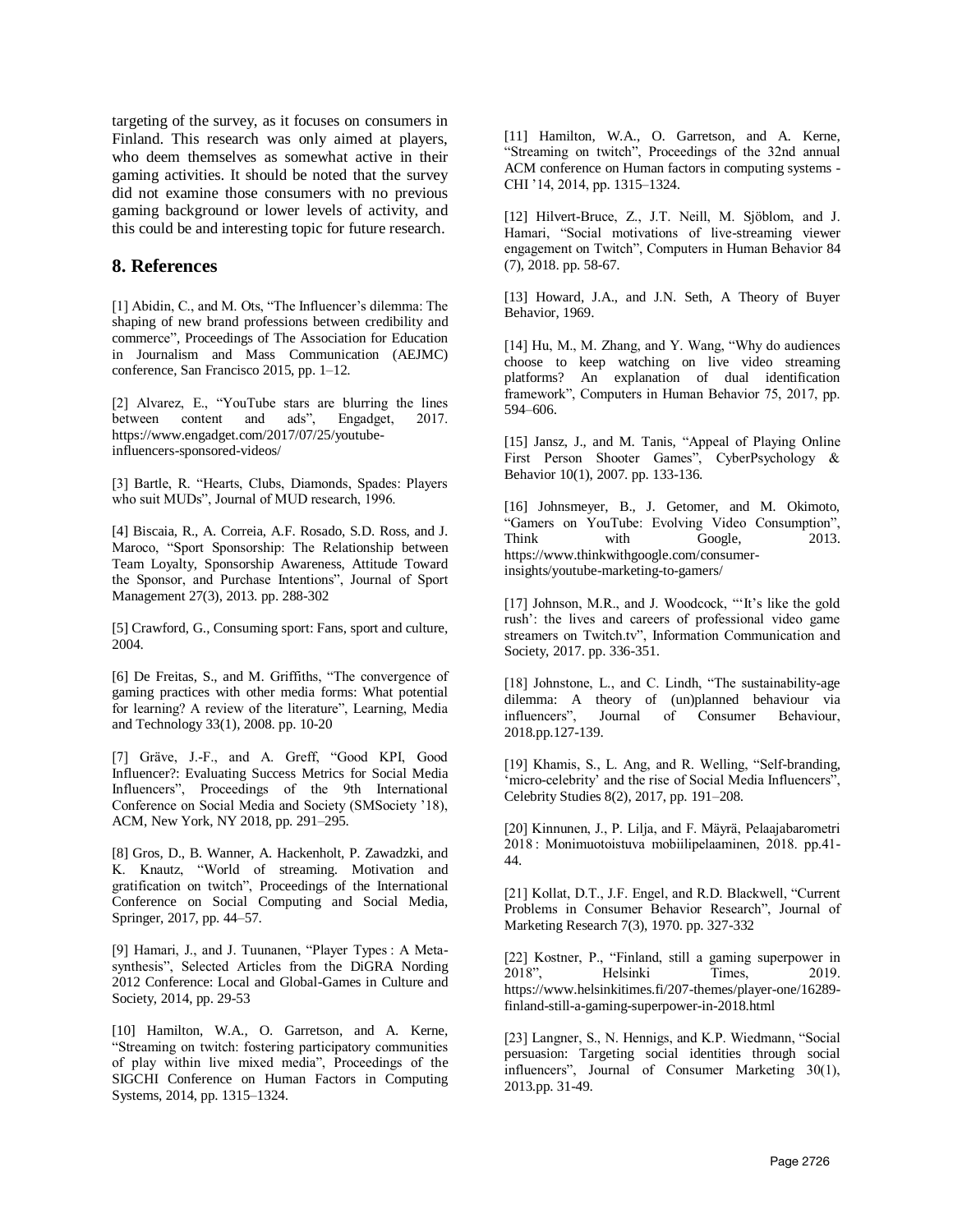[24] Lufkin, B., "How video games turn teenagers into millionaires", BBC, 2018. http://www.bbc.com/capital/story/20180323-how-videogames-make-some-teens-millionaires

[25] Marwick, A.E., "You May Know Me from YouTube: (Micro-)Celebrity in Social Media", In in A Companion to Celebrity. 2015, pp. 100–127.

[26] McConnell, F., "Let's Play – the YouTube phenomenon that's bigger than One Direction", The Guardian. 2014. https://www.theguardian.com/technology/2014/jan/02/letsplay-youtube-pewdiepie-one-direction

[27] Mediakix, "THE DIFFERENT TYPES OF YOUTUBE GAMING VIDEOS", Mediakix, 2015. https://mediakix.com/blog/youtube-gaming-videos-thedifferent-types/

[28] Newzoo, "The Consumer as Producer: How Games & Video Converge to Drive Growth", Newzoo, 2015. https://newzoo.com/insights/articles/the-consumer-asproducer-how-games-video-converge-to-drive-growthwhitepaper/

[29] Nicosia, F.M., "Perceived Risk, Information Processing, and Consumer Behavior", Journal of Business 42(2), 1969. pp. 162-166

[30] Pannekeet, J., "Five Key Insights into Twitch and YouTube Gaming and the 2.4Bn Viewing Hours They<br>Generated in Ol 2018", Newzoo. 2018. Generated in Q1 2018", Newzoo, https://newzoo.com/insights/articles/five-key-insights-intotwitch-and-youtube-gaming/

[31] Park, G., "Once 'a new art form,' Let's Play videos are facing a glut", The Washington Post, 2019. https://www.washingtonpost.com/artsentertainment/2019/05/03/once-new-art-form-lets-playvideos-are-facingglut/?noredirect=on&utm\_term=.6ea8e253fdf7

[32] Pellicone, A., "Performing Play: Cultural Production on Twitch.tv", Proceedings of the 2016 CHI Conference on Human Factors in Computing Systems - CHI '16, 2016, pp. 244–248.

[33] Pope, N.K., and K.E. Voges, "The Impact of Sponsorship Activities, Corporate Image, and Prior Use on Consumer Purchase Intention", Sport Marketing Quarterly 9(2), 2000. pp. 96-102

[34] Popper, B., "Field of streams: how Twitch made video games a spectator sport", The Verge, 2013. https://www.theverge.com/2013/9/30/4719766/twitchraises-20-million-esports-market-booming

[35] Ringle, C.M., S. Wende, and J.-M. Becker, "Ringle, Christian M., Wende, Sven, & Becker, Jan-Michael. (2015). SmartPLS 3. Bönningstedt: SmartPLS. Retrieved from http://www.smartpls.com", Retrieved from, 2015, 2015. www.smartpls.com

[36] Senft, T.M., "Microcelebrity and the Branded Self", In A Companion to New Media Dynamics. 2013, pp. 346– 354.

[37] Sjöblom, M., and J. Hamari, "Why do people watch others play video games? An empirical study on the motivations of Twitch users", Computers in Human Behavior 75, 2017, pp. 985–996.

[38] Sjöblom, M., M. Törhönen, J. Hamari, and J. Macey, "Content structure is king: An empirical study on gratifications, game genres and content type on Twitch", Computers in Human Behavior 73, 2017. pp. 161-171.

[39] Sjöblom, M., M. Törhönen, J. Hamari, and J. Macey, "The ingredients of Twitch streaming: Affordances of game streams", Computers in Human Behavior 92, 2019. pp. 20-28.

[40] Souza, L.L.F. de, and A.A.F. de Freitas, "Consumer behavior of electronic games' players: a study on the intentions to play and to pay", Revista de Administração 52 (4), 2017. pp. 419-430.

[41] Taylor, H., "Gaming video content has an audience of 665 million", Gamesindustry.biz, 2017. https://www.gamesindustry.biz/articles/2017-10-20 superdata-report-finds-gaming-video-content-has-anaudience-of-665-million

[42] Taylor, T.L., Raising the Stakes: E-Sports and the Professionalization of Computer Gaming, MIT Press, 2012.

[43] Tong, J., "A Study on the Effect of Web Live Broadcast on Consumers' Willingness to Purchase", Open Journal of Business and Management 5(2), 2017. pp. 280- 289.

[44] Turtiainen, R., U. Friman, and M. Ruotsalainen, "'Not Only for a Celebration of Competitive Overwatch but Also for National Pride': Sportificating the Overwatch World Cup 2016", Games and Culture, 2018, pp. 1–21.

[45] Vahlo, J., J.K. Kaakinen, S.K. Holm, and A. Koponen, "Digital Game Dynamics Preferences and Player Types", Journal of Computer-Mediated Communication 22 (4), 2017. pp. 88-103.

[46] Vahlo, J., J. Smed, and A. Koponen, "Validating gameplay activity inventory (GAIN) for modeling player profiles", User Modeling and User-Adapted Interaction 28 (4-5), 2018. pp. 425–453.

[47] Wulf, T., F.M. Schneider, and S. Beckert, "Watching Players: An Exploration of Media Enjoyment on Twitch", Games and Culture, 2018, pp. 1–19.